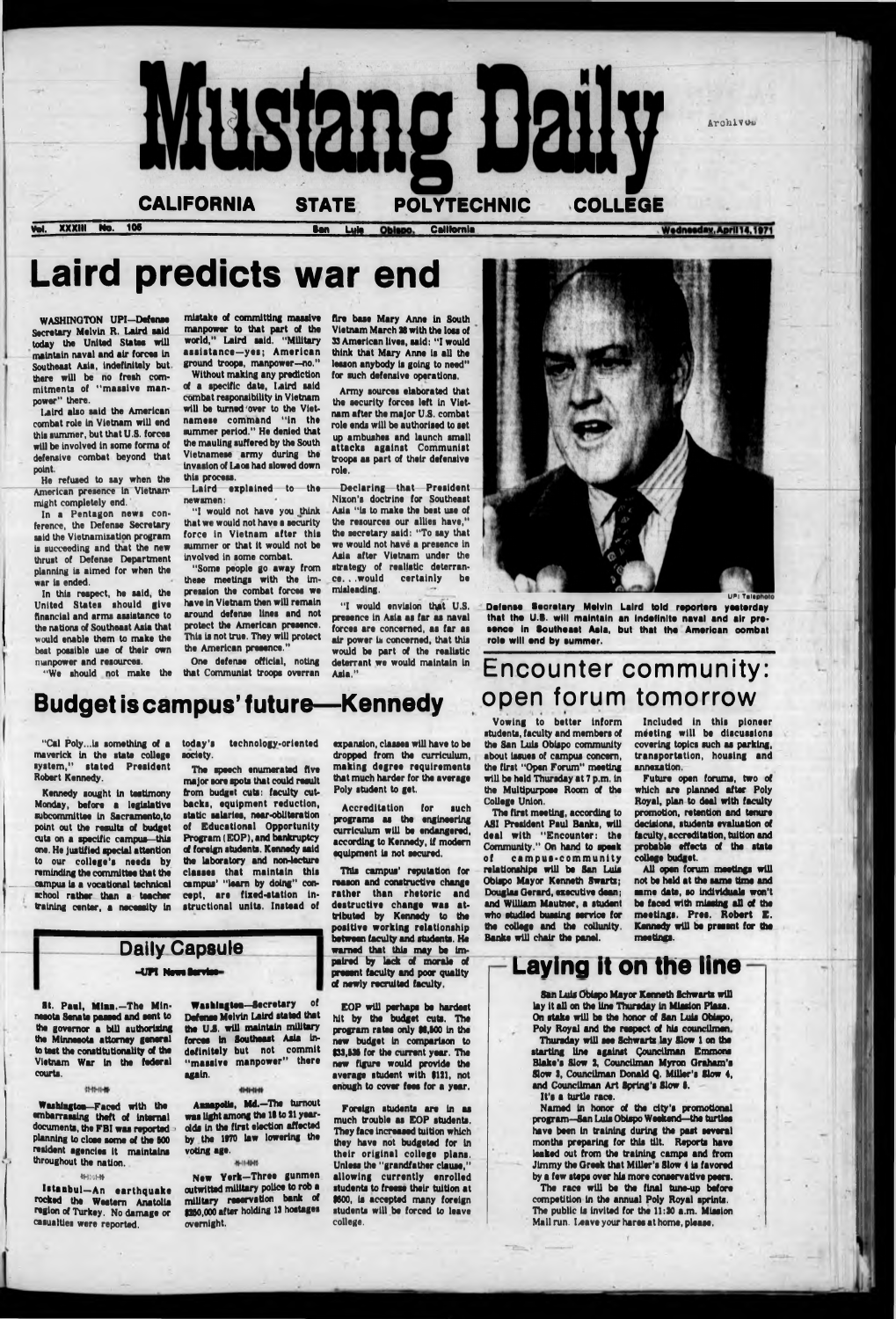Hours: Tuesday thru Saturday 10-to-i

# BRASIL'S JEWELERS

?.' >/ *l/ H il* / *H.t s i \ 11 IS IH IIS I'll*

#### *Hw 1* Muttony Doily Wtdnotduy. A|iill 14, 1971 'Birds, bees, **LETTERS** Just what time is it? flowers, trees' **Editor:** have the clock on the college<br>I realize that Uncle Ronnie has union fixed? "What's happening to campus flatland, but a beautifully defined I realize that Uncle Ronnie has mace for relaxation and open circulation?" seems to be a drastically cut the budget, but visitation. The street will become question leaving Mr. Maurer would it be asking too much to Kerry Nichols a more attractive and defined (Mustang Dally April 12) confused, ao confused, In fact, that circulation route rather than a NC ENGINEERING his imagination cannot even massive walkway aseming to pass through a portion of apace function properly. THE VOLKSWAGEN SHOP devoted to relaxation. In answer to hla question, on-The apace taken up by tha campus circulation is being dona YOUR FRIENDLY NEIGHBORHOOD plantar will not ba that on foot and by bicycle. Cara are VOLKSWAGEN PEOPLE detrimental to our campus with no longer used, ao why do we need COMPLETELY SPECIALIZED VW as many circulation routes as we a massive street of asphalt SERVICE AND REPAIR have. There will be 15 feet of between the library and the TUNE-UP-FUEL INJECTION Engineering East building? sidewalk plus 10 feat of STARTERS-BRAKES True, It Is a means of tranbeautifully patterned brick for 531 Santa Barbara St. sportation, but what If we made transportation space, the this "street" adaptable to Its new bicyclaa having no problems SLO<br>
Cut Tut<br>
the automotive workshop **r~ SLO\_\_\_\_\_\_\_\_\_\_\_\_\_\_** function? Let's make It an enusing the remaining 10 fact of street space. As I see It, there will joyable space to pass through and separate the function of tranbe more natural life, birds and sportation and relaxation, the bees, actually contributing to a library lawn and the "street." more colorful area on our What better solution can there be campus, making It a much more than the use of naturally colorful enjoyable environment. The open planters defining two separate lawn area will be surrounded by outdoor functions? natural growth, creating a The existing trees will provide separate enclosed garden-type plenty afternoon shade to ensure atmoaphere we all can enjoy the automotive workshop "healthy" year-round plants. The wait and we will see. library lawn will not be an open No. 93 South St. (corner South S Hlgutre) come-and-go transportation Import Parts & Service **CASTROL OIL... LEON'S BOOK STORE** USED BOOKS BOUGHT **Castrol** AND SOLD ONLY Phone 643-6039 (30 HD.) 666 Hlguere Street **Ian LhIi OkliH. Call) IS**401 (XLR 20W-50 Only, 75c qt.) **ELECTRICAL TUNE-UP** 22 yrs. friend - student & artist **o NEW AUTOLITE SPARK PLUGS o NEW ECHLIN POINTS GRAHAM'S ART & FRAME STORE**

# Concert tickets will be limitedlocal students The Chambers Brothers'

the nation because of security problems. The FBI declined comment on

how many of the offices might be closed or where. The decision could be taken without any formal announcement.





Under Hoover's direction, his force of 8,400 agents are set up geographically to maka It possible for an agent to get anywhere In the country as quickly as possible to ensure prompt Investigative attention. Closing down some of the suboffices was recommended following an internal investigation of overall security No further burglaries have been reported since the Madia offlca was looted, but that theft was the first of Its kind In memory. Justice Department officials havs charged that tha documents made public were carefully selected out of context to create the impression that the FBI uses unwarranted or illegal methods in its investigations.

VernonG. Fergsl

# Thefts mar FBI security

Concart, according to Dave Taxis, program counselor, will be open only to local college students. Taxis said that tha only outslds students admitted will be those that can prove themselves to be Cuasta or Hancock Collage students.

> , 4 **W allpaper**

> > 544-1668

978 Monterey

Taxis want on to say that funds that were part of some \$13,000 earmarked early In tha yaar as "special programming" are going to drive tha cost down for tickets to tha concert about one and a half dollars. "To break even," Taxis said, "we would have to charge \$3.60 a head. But this special programming fund will allow us to charge only a \$2.00 admission fee.

The Assembly Committee, who Is putting up almost half of the \$8,226 fee, will get the first \$4,000 to pay for their contribution Taxis said. The next \$1,000, he added, will go to the Ag Council "for coming up with the Ides and serving as ushers."

Washington UPI—Faced with the embarrassing theft of Internal documents, the FBI Tuesday was reported planning to close some of the 600 resident agencies It maintains throughout

"FEAR"

543-0652

More than 1,000 documents were stolen last March 8 from the FBI'a two-man Madia, Pa., raaldant offlca In a collage suburban area of Philadelphia.

No arresta have been made but a group calling itaalf "Citlzans Committee to Investigate the FBI" has claimed credit for the<br>theft. Some of the stolen Some of the stolen documents have been mailed to several newspapere and congressmen.



FBI director J. Edgar Hoover, Increasingly undar firs In Congress for outspoken statements and partly as a result of disclosures made In some of the stolen documents, will maka the final decision on closing of the resident agencies or "suboffleas."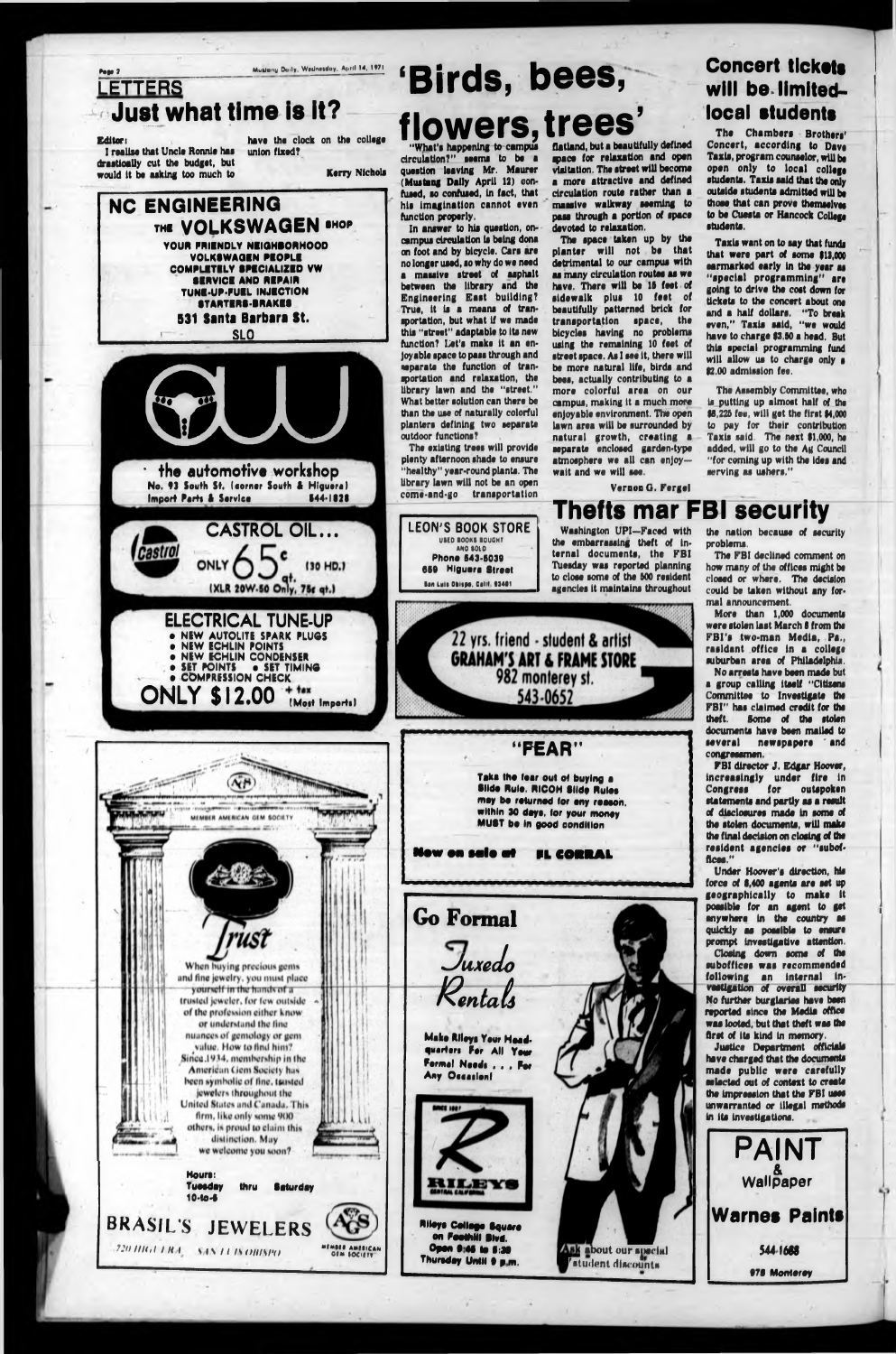# Catholic talk praisesyoung

MINNEAPOLIS, Minn. (UPI)—The president of Notre Dame University says Catholic educators should learn from the young and promote the traditional Catholic values of peace, nonviolence and equal rights.

The Rev. Theodore M. Hesburgh made the remarks Monday In a keynote address to the 68th annual convention of the National Catholic Educational Association.

Hesburgh said the youth revolution stemmed "from a new perception of human dignity, a new concern to achieve more dignity and sanctity for human life, more meaning and more rights for all human beings.

In this, the young were discovering anew, and often without help, exactly what Catholic education had been organized originally to inspire, to foster and to Inculcate—without startling success up to now," he said.

Catholic educators, when faced with the problem of handling peace and nonviolent protests, "have too often in the past equated patriotism with militarism, rather than stressing the wide spectrum of possible services to our country in nonviolent ways.

"...I was astounded to find that, while Notre Dame produced more Peace Corps volunteers than any other Catholic university, there were over 30 secular universities-some admittedly much larger—ahead of us in the number of Peace<br>Corps **volunteers** they volunteers they produced."

Hesburgh also said:—"In my M years In the civil rights

movement...I have met surprisingly few Catholics... although our schools educate millions annually, presumably In Christian values relevant to the problems of our day."

# Travel and experience free verse

A free, dramatic program of bilingual poetry will be performed this week by the Teatro de Camara.

According to Dr. Verlan Stahl, the program of eloquent blends of Spanish and English verse will be presented on Thursday, April 16 at 8 p.m. at Cal State Bakersfield.

Probably not in San Luis Obispo, but If that's your little lady's name, then you can see It all happen during the forthcoming Poly Royal festivities. The Poly Royal Committee for the School of Architecture will be sponsoring an auction undar the title, "Buy Your Girl, Yourself,

Your Dog, Etc., A Street." The committee will be accepting sealed bids until April 20 at the

Students from this campus who desire to attend but lack transportation can reserve a \$6 round trip bus ticket by calling 546-2636 or 544-1879. A chartered Greyhound bus will leave campus at 3:30 p.m. and return at 1 a.m. Reservations must be In by tonight.

According to SNAP representative Larry Alcorn, Mlsa Wilson was a student delegate to Vietnam for the National Student Association. She will be speaking on "The People to People Peace Treaty and Vietnam," during College Hour tomorrow In the College Union Plaza.

"The higheat bidder will be the unofficial owner of a street during Poly Royal," said committee spokesman John Anderson. "His name, his girl's name, or whatever's best will be placed over the street proclaiming it the name of the street during Poly Royal."

Teatro de Camara Is a cultural non-profit organization of several well known bilingual actors and actresses that performs classic and contemporary drama. The poetry dramatization will feature new poets of Mexico and Chile.

Dr. Carlos I.azano, chairman of foreign languages at Bakersfield, will narrate the program scheduled for lecture.

Loans On Anything Buy -Sell-Trade 01 Value Victor Jewelry & Loan Co. 894 Marsh 544-61J4

**Huge Selections Of RETREAD TIRES \$8.95 and Ud** Bob's Beacon

# Own a piece of the town







You've heard of a streetcar named deaire but have you ever heard of a street named Irvine Gramawkoweki?

## **E x-editor raps**

Becca Wilson, former editor of El Gaucho, student newspaper at UCSB, will be on campus to speak at a rally planned by this college's Students for New Action Polities (SNAP).

Archie Kiosk or the Poly Royal Office In Engineering West,

Room 111.

Filth and dirt Wanted: Dirty, filthy cere. The campus veterans club, Chi Gamma Iota la sponsoring a car wash Friday, April 16. According to club president Bruce Welland, the event will take place at the Standard gas station opposite the Taco Bell drive In on Santa Rosa Street from 8 a.m. to 8 p.m. The cost will be 99 cents per car with the proceeds going toward the veteran's Poly Royal fund.



Regulators -:- Starters -:- Batteries Monterey & California Blvd. Phone 543-3821

**Summer quarter living S310.00**



One German shorthoir pup, female,<br>4 months, 525 Call 236-0291.

Far Sale: Graot Books of the Weetern<br>World, Call Skip, 544-1614.

Schwinn & speed bicycle like now-<br>Generator, lights, luggage rack \$55.<br>Call 466-1849.

Execta 35 mm camera 35 and 1.50<br>mm Vivitar loneet. Exceterras \$50.<br>409-6793

- Stereo HI FI Components for Bale—<br>Top Quality Altoc. JBL, Harontz, Sony<br>and others: Call \$44-2627.



### **Announcements**

## **Printing Purposely for PEOPLE**

Draft sducation workshop Saturday,<br>April 11 from 11 a.m..-3 p.m. at<br>Draft Education Centor, 2069 McCol-<br>lum (off Grand) 544-6332

Man of all trades to NORTH SLOPE.<br>ALASKA and the YUKON, around S200.00 a month. For complete In-<br>formation write to Job Research P.O.<br>Ba.00 fa cover coot.<br>S3.00 fa cover coot.

### **Automotive**

Yamaha 306 Scrambler, 1969—Good<br>condition—\$350 Call Tiki Tom at<br>544-5575

PORICHI INOINt — Balanced, ported laky 107 cam, 912 plitom and valve •prlng\* 200 milee ilnce aieembly. 5500 Call 543-7349 or 595-2534

34 Chav Power everything Rum ? ood, fair condition. Sett offer. 660 ■ Hlguero 3p 141, 344-3133.

é4 Chevy Impala **35, lee many extra**s<br>te list. Call 54**6-3904**.

FOR SALE: 1965 Honda 250 Scrombler<br>— "o classic." Universal, custom<br>paint, CHP approved T-T pipes, Re-<br>cently overhauled. \$290, 543-4903,<br>alter 5 p.m.

1960 Ford vary good condition. Must<br>sell, leaving town. 543-7609. Make<br>offer.

\*1 Volkiwagen, new angina. Coll 343-SI VS.

1967 Yamaha 250 Scram, Excel, cond.<br>Asking \$325 or maka offar. Phone<br>543-8525.

66 Chevy Jl Automatic, low mileage excellent running cond Call Max at 344-4540, ext 152, attar «

MGB 1964, runs perfectly. Radio,<br>heater, wire wheels, roll bar. \$950.<br>Call 544-3267.

47 DATSUN 1600 Readster Canv. and hardtop, mags, excellent condition.<br>Must-sacrifice-wife-or-car. 543-1268.

1963 Carvair Spyder with turbo rblt.<br>eng new paint, tires, etc. 543-0733

### Housing

Male roommate re chore large mobile home, iwimming peal, quiet otmo- •phere. 540 431-5507.

Need roommate to share or toke over<br>contract. Olive Tree Apt. Peel, sauna,<br>T V. Coll 543-0576.

Need two male roommates far new<br>apt, \$60 per month. Class to compus.<br>\$43 6097.

Moving out? Want 3-bdrm haute far cummer ond next year 115 reward far haute that we rent. Call 344 4540. eel. 377.

Cool chick needed far Summer Qtr.<br>Rent endroom dee te Poly, fumished<br>Rent end -wtillties 380. 543-5679 or<br>546-3094

Roommate needed Avila Boach, cheap!<br>Thru eummer If destred. 844-2554<br>ar \$95-2596.

Male roommate, class te scheel, son.<br>veniences \$60 Call Ralph \$43-4311.

**One** One tuned-in female ream-<br>\$40 per month plus utilities.<br>Ile from Paly. S43-9580.

### **For Sale**

2 JBL D123 Speakers; 2 JBL 075<br>Speakers; 2 N2400 Croccovers—all like<br>new Call Sob 543-9362

9 week eld male Irleh Seller puppy t\$0 12\*9 Frederick St\_\_\_\_\_\_\_\_\_\_\_\_\_\_

Shawls --- Hand crocheted for Spring<br>and Summer wear, Mode to your<br>celer and design spec, See dite at<br>the Hangup, Monterey and Merre<br>Srs. Crochet Fociery—543-0218.

### Travel .

Special S-week Summer Europeen tour<br>far students and young people Choner<br>flights also available. Call David,<br>544-2255.

### Wanted to Buy

1970 U.S. Mint Sets will pay \$9.50<br>each. See Herb-King & Queen Stereo.

**Let MUSTANG CLASSIFIEDS buy, ••II, or find whatever it is you** want. Try a little ad for the big**goot results. OA 220.** 

| lines | ene<br>day | three<br>days |
|-------|------------|---------------|
| 3     | 1.00       | 1.50          |
| 4     | 1.50       | 1.75          |
| S     | 1.25       | 2.00          |
| more  | .25        | 95            |